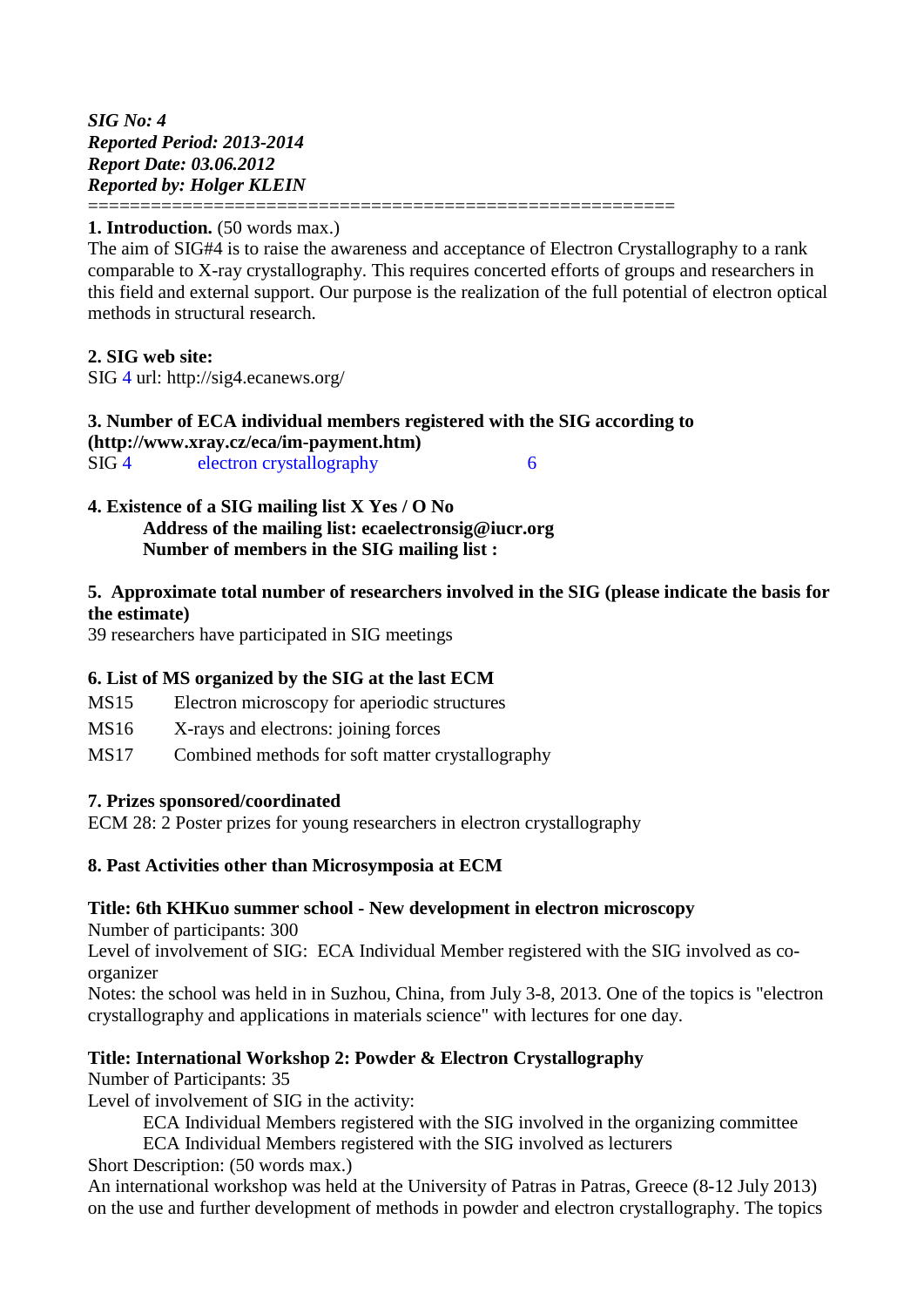included: The physical bases of the electron diffraction and their special features with respect to Xray and neutron diffraction. The experimental diffraction methods: traditional diffraction techniques and PED and ADT methods. Phasing via electron diffraction data: computer applications. **Workshop Website:** <http://crystallographypatras.wordpress.com/>

# **Title: Electron Crystallography School – Introduction to electron diffraction tomography**

Number of Participants: 42

Level of involvement of SIG in the activity:

Members registered with the SIG involved in the organizing committee

ECA Individual Members registered with the SIG involved as lecturers

Short Description: (50 words max.)

The school (7.4.-11.4.2014) organized by the group of Prof. Ute Kolb covered the basic concepts of electron diffraction and imaging, new ways of data acquisition using different upcoming tomography methods in reciprocal space as well as procedures for structure solution. 5 Lecturers gave practical afternoon courses using different transmission electron. The school was sponsored by the IUCr and the ECA.

# **Title: ESTEEM2 Electron Crystallography Workshop, ,**

Number of Participants: 38

Level of involvement of SIG in the activity:

Members registered with the SIG involved in the organizing committee

ECA Individual Members registered with the SIG involved as lecturers

Short Description: (50 words max.)

Under the auspices of the European network ESTEEM 2, the University of Cambridge Electron Microscopy Group hosted a workshop (22 - 25 July 2014) on electron crystallography (EC) at Downing College, Cambridge. It showcased the latest developments in EC theory and experiment with topics including precession electron diffraction, convergent beam electron diffraction, ptychography, structure solution and structure refinement methods (direct methods, charge flipping, etc), high resolution imaging and orientation mapping.

**Workshop Website:** <http://www.ecryst2014.msm.cam.ac.uk/>

# **9. Future/Programmed Activities.**

After a very active year, we have no knowledge of schools or workshops planned for the coming year.

**10. Other matters.** ( 50 words max.)

# **11. Brief annual activity report** ( 100 words max.)

This last year the members of SIG4 were involved in many activities like workshops and schools (cf. more detailed descriptions above) as we believe that teaching is a key activity to promote electron crystallography. Knowledge about the possibilities of structure determination by electron crystallography and the practice of its methods is steadily increasing in the crystallographic community. We took an active part in the program committee of ECM28 in Warwick, UK. The microsymosia we organize jointly with other SIGs clearly show the interdisciplinary interest electron crystallography induces. We participate in the organisation of ECM29 in Rovinj, Croatia.

**12. List SIG officers, name and e-mail, and specify their main function in the SIG: Holger KLEIN, [holger.klein@grenoble.cnrs.fr,](mailto:holger.klein@grenoble.cnrs.fr) chair Mauro GEMMI, [Mauro.Gemmi@iit.it](mailto:Mauro.Gemmi@iit.it) co-chair**